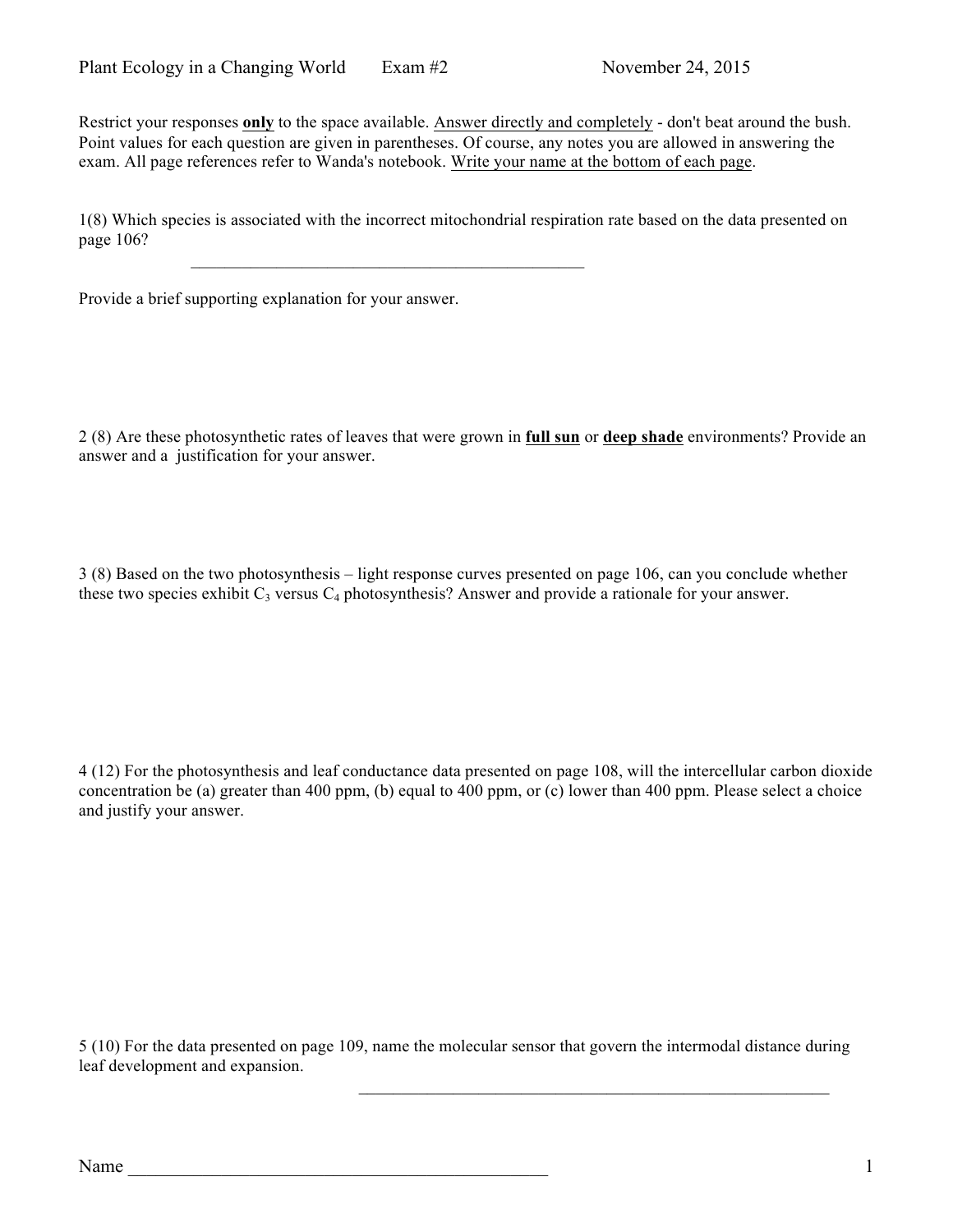6 (12) For the data presented on page 247, please provide the correct interpretation for why sun leaves have deeper lobes and are smaller than leaves developed in the shade from the same tree.

7 (18) The observational data from page 343 are presented below:

| Life history                                 | annual                                     | perennial                         |
|----------------------------------------------|--------------------------------------------|-----------------------------------|
| Age to reproduction                          | 5 months                                   | 18 months                         |
| Root-to-shoot ratio                          | low                                        | high                              |
| Carbohydrate storage in roots                | high                                       | low                               |
| Leaf-life expectancy                         | 3 months                                   | 3 months                          |
| Leaf water potential $\omega$ 50% cavitation | $-2.5$ MPa                                 | $-1.5$ MPa                        |
| Interannual variations in precipitation      | low                                        | high                              |
| Maximum LAI                                  | 1.5                                        | 2.3                               |
| Maximum leaf conductance                     | $0.5$ mmol m <sup>-2</sup> s <sup>-1</sup> | 0.3 mmol $m^{-2}$ s <sup>-1</sup> |

As noted on page 343 of the notebook, not all of the data above are correctly lined in the correct columns. Please circle each of those data that you feel are not correctly associated with the annual versus perennial life form. Then please provide an explanation for why you feel the data were not correctly lined under the correct heading.